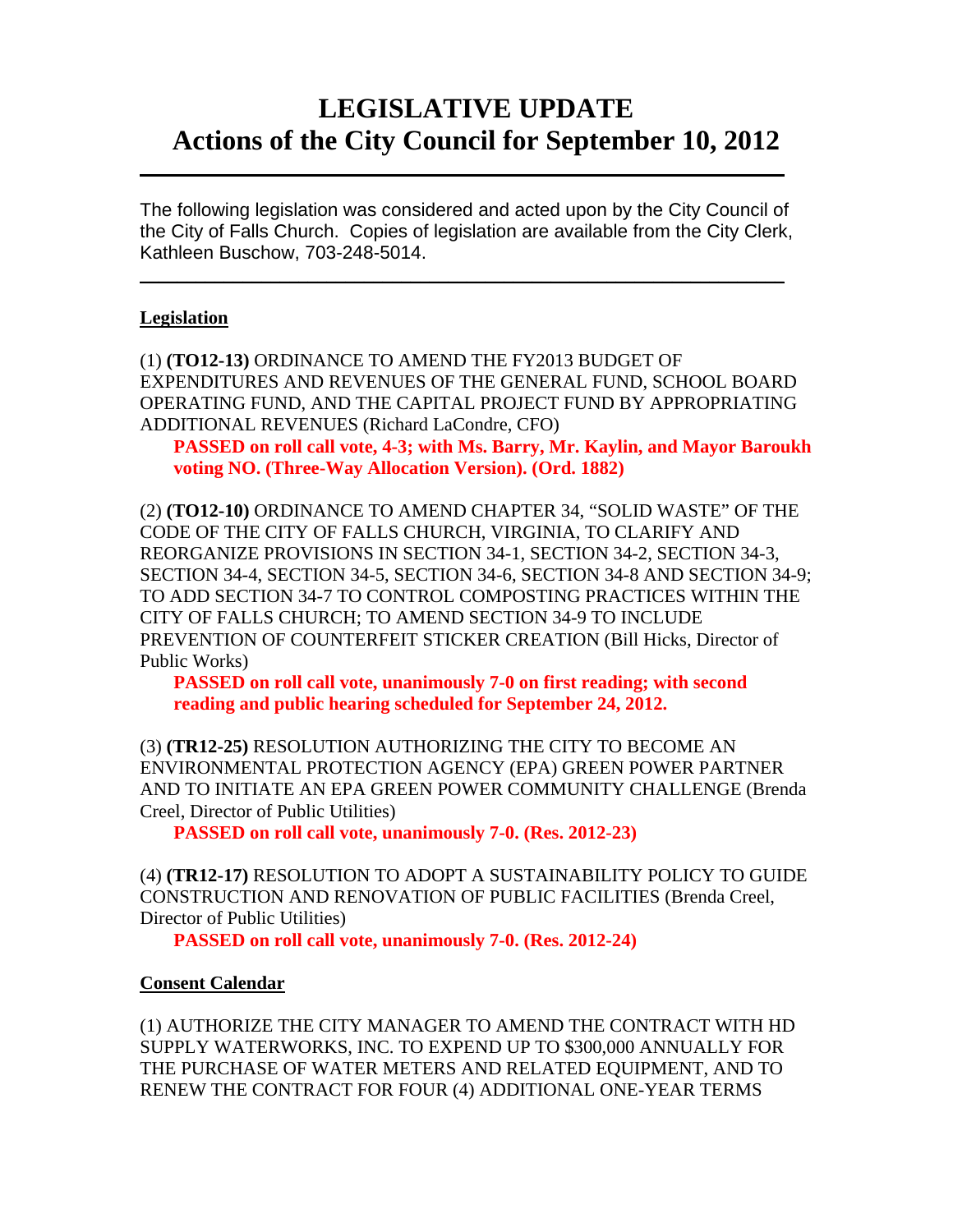(SUBJECT TO ANNUAL APPROPRIATION OF FUNDS BY CITY COUNCIL). (Brenda Creel, Director of Public Utilities)

CONSENT MOTION: MOVE to authorize the City Manager to amend the contract with HD Supply Waterworks, Inc. to expend up to \$300,000 annually for the purchase of water meters and related equipment, and to renew the contract for four (4) additional one-year terms (subject to annual appropriation of funds by City Council).

(2) AUTHORIZE THE CITY MANAGER TO AMEND THE CONTRACT WITH AMERICAN DISPOSAL SERVICES TO EXPEND UP TO \$550,000 ANNUALLY FOR CURBSIDE SOLID WASTE COLLECTION SERVICES (SUBJECT TO ANNUAL APPROPRIATION OF FUNDS BY CITY COUNCIL). (Bill Hicks, Director of Public Works)

CONSENT MOTION: MOVE to authorize the City Manager to amend the contract with American Disposal Services to expend up to \$550,000 annually for curbside solid waste collection services (subject to annual appropriation of funds by City Council).

(3) AUTHORIZE THE CITY MANAGER TO SIGN AN AGREEMENT FOR THE DESIGN AND INSTALLATION OF A CLOSED LOOP TRAFFIC SIGNAL MANAGEMENT SYSTEM WITH ALS OF NORTH CAROLINA, FOR AN AMOUNT UP TO \$315,000. (Bill Hicks, Director of Public Works)

CONSENT MOTION: MOVE to authorize the City Manager to sign an agreement for the design and installation of a Closed Loop Traffic Signal Management System with ALS of North Carolina, in an amount up to \$285,000.

(4) AUTHORIZE THE CITY MANAGER TO AMEND THE CONTRACT WITH LIGHTING MAINTENANCE, INC. TO EXPEND UP TO \$200,000 ANNUALLY FOR TRAFFIC SIGNAL & STREET LIGHTING SERVICES (SUBJECT TO ANNUAL APPROPRIATION OF FUNDS BY CITY COUNCIL) AND TO RATIFY FY12 EXPENDITURES. (Bill Hicks, Director of Public Works)

CONSENT MOTION: MOVE to authorize the City Manager to amend the contract with Lighting Maintenance, Inc. to expend up to \$200,000 annually for traffic signal and street lighting services (subject to annual appropriation of funds by City Council) and to ratify FY12 expenditures.

(5) AUTHORIZE THE CITY MANAGER TO AMEND THE CONTRACT WITH HARVEY W. HOTTEL, INC. TO RATIFY AND APPROVE FINAL CONTRACT TERM EXPENDITURES UP TO \$175,000. (Bill Hicks, Director of Public Works)

CONSENT MOTION: MOVE to authorize the City Manager to amend the contract with Harvey W. Hottel, Inc. to ratify and approve final contract term expenditures up to \$175,000.